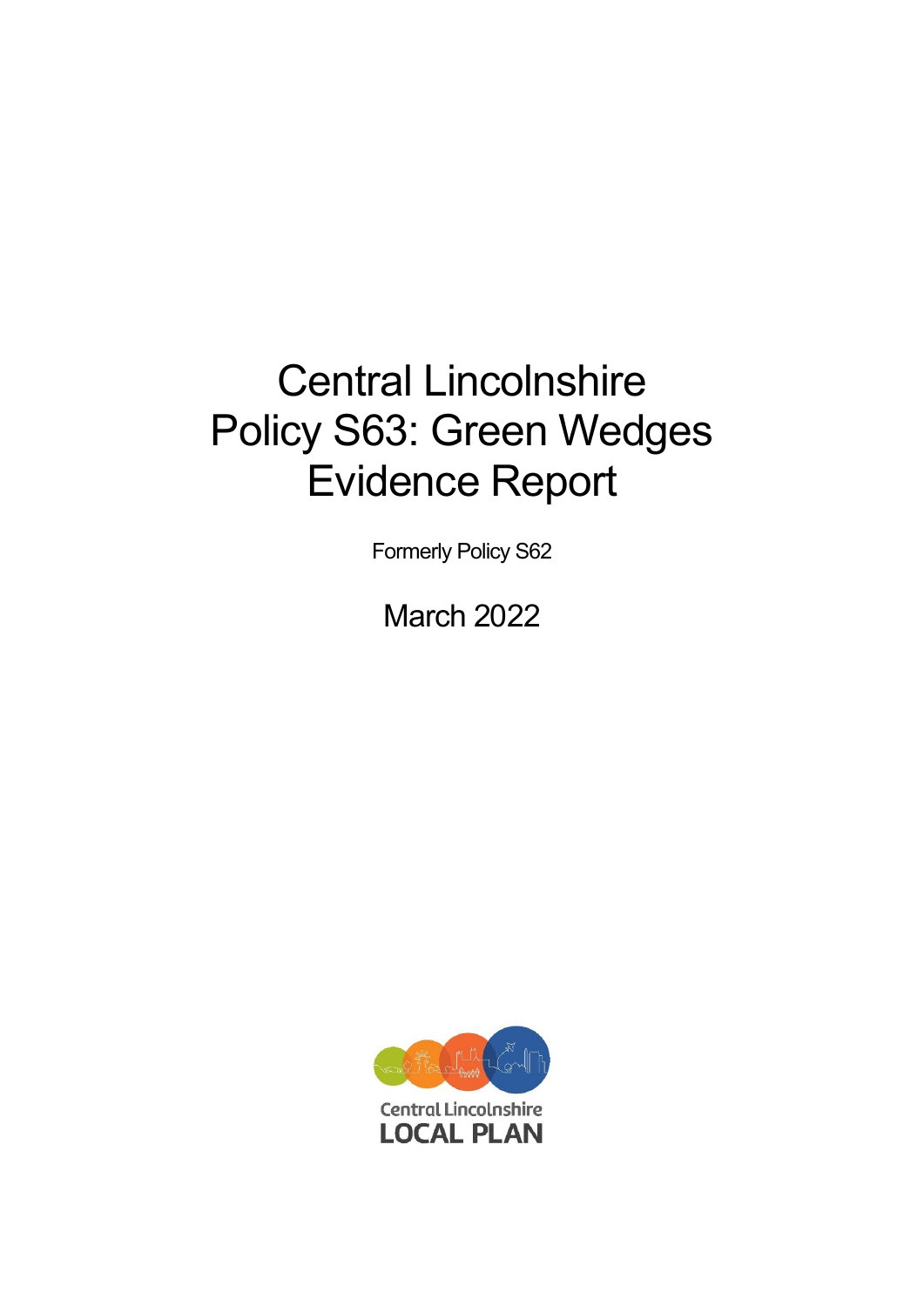## **Contents**

| 4. |  |  |  |
|----|--|--|--|
| 5. |  |  |  |
|    |  |  |  |
|    |  |  |  |
|    |  |  |  |
|    |  |  |  |
|    |  |  |  |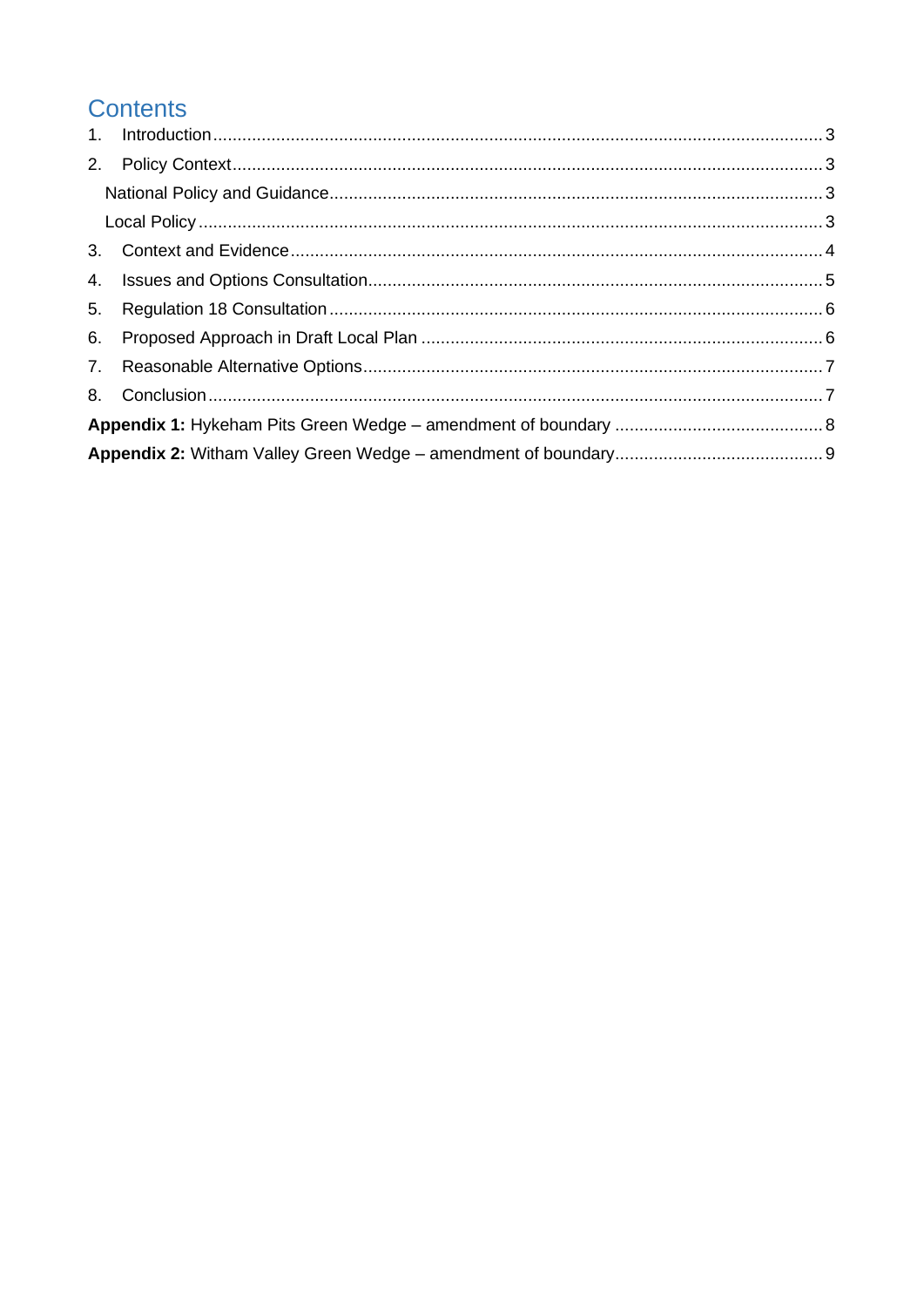#### <span id="page-2-0"></span>1. Introduction

- 1.1. The Central Lincolnshire Local Plan is being updated since the first Local Plan for Central Lincolnshire, an area covering the districts of City of Lincoln, North Kesteven and West Lindsey, was adopted in April 2017.
- 1.2. This Evidence Report (which is one of a collection) provides background information and justification for Policy S63: Green Wedges, which relates to the allocation, protection and enhancement of Green Wedges in Central Lincolnshire.

## <span id="page-2-1"></span>2. Policy Context

#### National Policy and Guidance

- <span id="page-2-2"></span>2.1. Since the Central Lincolnshire Plan was adopted the National Planning Policy Framework (NPPF) was updated in July 2018 with subsequent additional changes being published in February 2019 and July 2021.
- 2.2. Green Wedges are a local designation that are not specifically covered within the NPPF or NPPG. However, the following paragraphs are particularly relevant to this policy area:

Paragraph 20 - *Strategic policies should set out an overall strategy for the pattern, scale and quality of development, and make sufficient provision for:…conservation and enhancement of the natural, built and historic environment, including landscapes and green infrastructure*.

Paragraph 98 – *Access to a network of high quality open spaces and opportunities for sport and physical activity is important for the health and well-being of communities.*

Paragraph 120 – *Planning Policies and decisions should:…recognise that some undeveloped land can perform many functions, such as for wildlife, recreation, flood risk mitigation, cooling/shading, carbon storage or food production*.

Paragraph 174 - *Planning policies and decisions should contribute to and enhance the natural and local environment by:…recognising the intrinsic character and beauty of the countryside, and the wider benefits from natural capital and ecosystem services*

- 2.3. The Planning Practice Guidance (PPG) was first introduced in 2014 which offers 'live' government guidance. The PPG provides guidance to help in the implementation of policy in the NPPF.
- 2.4. The following paragraphs offer useful guidance:
	- Paragraph 036 How can planning policies conserve and enhance landscapes? (ref ID: 8-036-20190721)

#### Local Policy

<span id="page-2-3"></span>2.5. The adopted Central Lincolnshire Local Plan (April 2017) includes a specific policy, LP22 Green Wedges, which identifies 17 Green Wedges on the Policies Map (see **Table 2.1**) and sets out criteria for development proposals that fall within and adjacent to a Green Wedge. The policy states that the Green Wedges have been identified to fulfil one or more functions: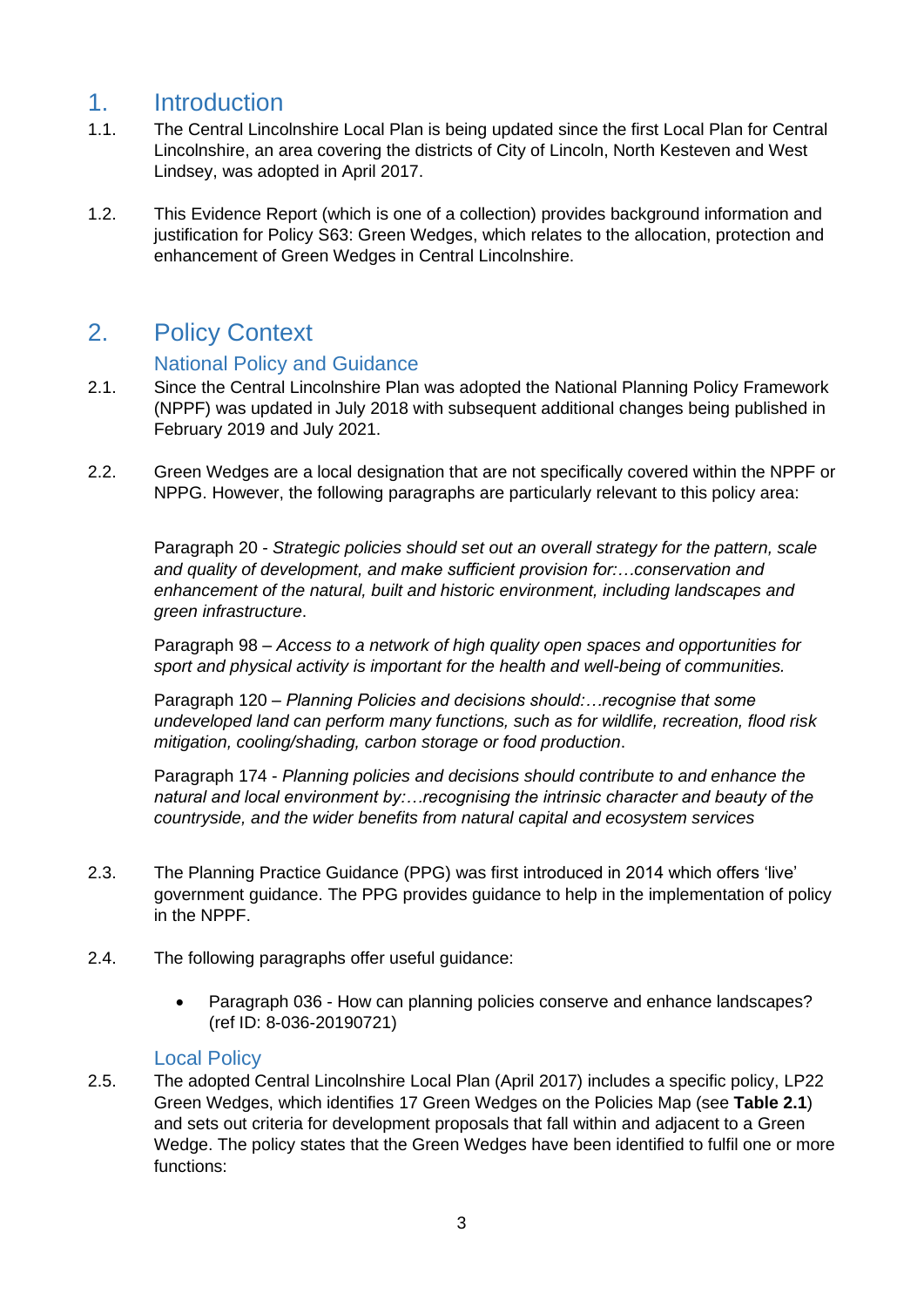- Prevention of the physical merging of settlements, preserving their separate identity, local character and historic character;
- Creation of a multi-functional 'green lung' to offer communities a direct and continuous link to the open countryside beyond the urban area;
- Provision of an accessible recreational resource, with both formal and informal opportunities, close to where people live, where public access is maximised without compromising the integrity of the Green Wedge;
- Conservation and enhancement of local wildlife and protection of links between wildlife sites to support wildlife corridors.

| <b>Table 2.1: Existing Green Wedges in Central Lincolnshire</b> |  |
|-----------------------------------------------------------------|--|
|                                                                 |  |

| <b>Name of Green Wedge</b>                 | Location                                       | <b>Total Area (ha)</b> |
|--------------------------------------------|------------------------------------------------|------------------------|
| Canwick to Washingborough                  | City of Lincoln/North<br>Kesteven/West Lindsey | 548.18                 |
| Waddington to Bracebridge Heath            | North Kesteven                                 | 434.62                 |
| <b>Witham Valley</b>                       | City of Lincoln/North<br>Kesteven              | 662.14                 |
| <b>Hykeham Pits</b>                        | North Kesteven                                 | 224.22                 |
| <b>Whisby Nature Park</b>                  | North Kesteven                                 | 160.83                 |
| Birchwood to Skellingthorpe                | City of Lincoln                                | 67.02                  |
| <b>Cinder Plot</b>                         | North Kesteven                                 | 89.16                  |
| Skellingthorpe                             | North Kesteven                                 | 127.21                 |
| Western Flank (West Common and Hartsholme) | City of Lincoln                                | 480.98                 |
| <b>Burton to Nettleham</b>                 | <b>West Lindsey</b>                            | 738.54                 |
| Caistor/Nettleton                          | West Lindsey                                   | 14.97                  |
| Gainsborough/Lea                           | <b>West Lindsey</b>                            | 12.88                  |
| Market Rasen/Middle Rasen                  | <b>West Lindsey</b>                            | 71.33                  |
| Cherry Willingham/Reepham                  | <b>West Lindsey</b>                            | 11.8                   |
| Upton/Kexby                                | <b>West Lindsey</b>                            | 15.5                   |
| Welton/Dunholme                            | <b>West Lindsey</b>                            | 45.14                  |
| Owmby-by-Spital/Normanby-by-Spital         | <b>West Lindsey</b>                            | 6.42                   |

## <span id="page-3-0"></span>3. Context and Evidence

- 3.1. Green Wedges are an important local designation with a long history within Central Lincolnshire. They were first introduced into local planning policy through the City of Lincoln Local Plan (1998). The concept was introduced more widely in the Lincolnshire Structure Plan (2000), and Green Wedges and Settlement Breaks were subsequently designated in the West Lindsey (2006) and North Kesteven (2007) Local Plans.
- 3.2. Green Wedges form part of the Central Lincolnshire green infrastructure network and local ecological network.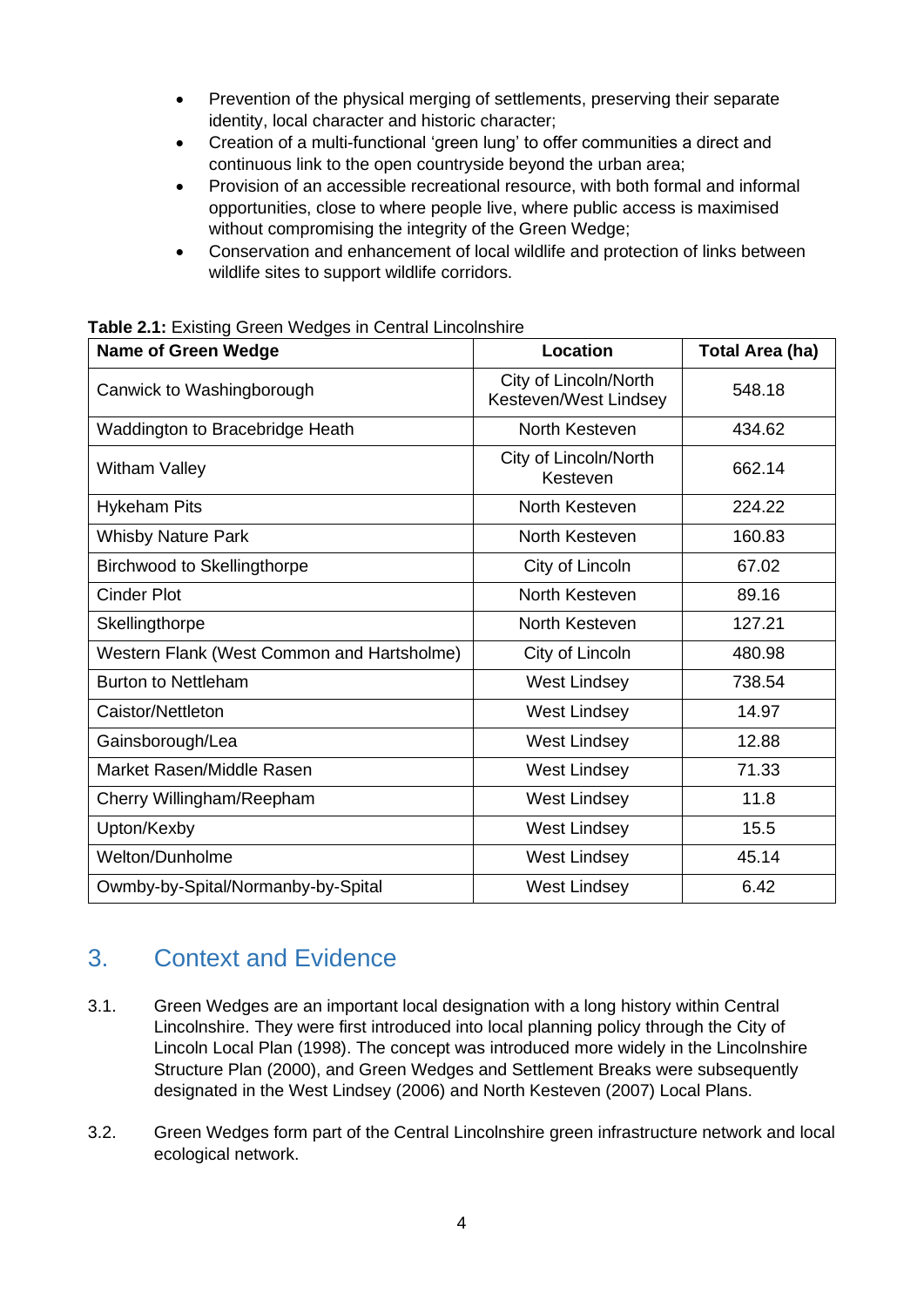- 3.3. To inform the preparation of the adopted Central Lincolnshire Local Plan, the Central Lincolnshire Green Wedges and Settlement Breaks Review was published in April 2016. This report:
	- Reviewed the role and function of the existing Green Wedges and Settlement Breaks;
	- Reviewed the boundaries of the existing Green Wedges and Settlement Breaks and whether there was any scope or justification to amend them;
	- Considered the justification for the retention of existing Green Wedges and Settlement Breaks;
	- Considered what impact development within the boundary of existing Green Wedges and Settlement Breaks may have on their role and function;
	- Assessed whether there were any new areas that should be identified as a Green Wedge or Settlement Break.
- 3.4. The assessment of the existing Green Wedges and Settlement Breaks involved three stages. Stage 1 was a desk-based assessment of each Green Wedge and Settlement Break to gather factual information on land use, planning history and development pressures. Stage 2 involved site visits to gather further information around physical features, setting and character, landscape and visual impacts and threat of coalescence. A methodology was developed to assess landscape and visual impacts, including sensitivity testing to ascertain the relative ability of the landscape to respond to and accommodate change. Stage 3 brought the findings of Stage 1 and stage 2 together to evaluate each Green Wedge and Settlement Break against Green Wedge function criteria.
- 3.5. The review undertaken to inform the adopted Local Plan is considered to be thorough and robust and to continue to be applicable today. It is therefore felt that a revised Green Wedge review is not required at this time.

## <span id="page-4-0"></span>4. Issues and Options Consultation

- 4.1. The Issues and Options consultation identified the existing policy in the adopted Local Plan, LP22: Green Wedges, as a policy not intended to be changed. The comments in relation to this proposal can be summarised as follows:
	- Support for the Green Wedges protection and extent;
	- Green Wedges are an opportunity to deliver biodiversity net gains, and this should be reflected in the policy. Policy should also recognise the potential role for the creation of ecological networks and nature recovery networks, referenced in the GLNP's 25 year plan;
	- Some greater clarity is required for uses acceptable in Green Wedges;
	- Much has changed since the evidence supporting this policy was produced in 2016 and as such this policy and evidence should be reviewed – examples include the Lincoln Eastern Bypass and the closure of Canwick Golf Club;
	- Parts of the Green Wedges are set within urban areas where they do not form part of an open and undeveloped landscape and do not contribute to an accessible recreational resource – as such the extent of the Green Wedges should be reviewed;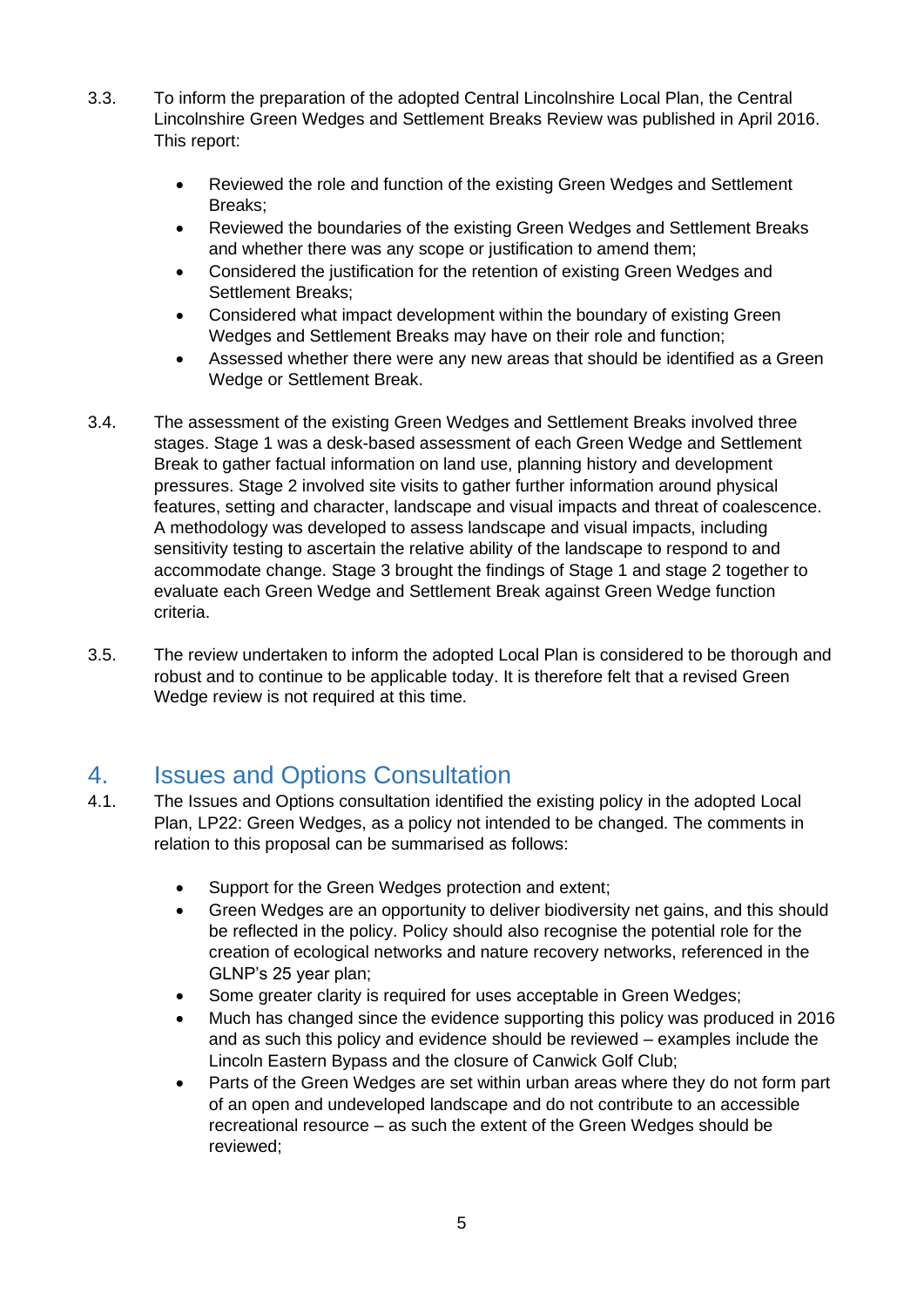• The Green Wedges should be reassessed. Concerns raised about the accuracy of the areas during the last Local Plan process and debate at examination. Suggestion that a large area of urban land is within a Green Wedge.

#### <span id="page-5-0"></span>5. Regulation 18 Consultation

- 5.1. A Consultation Draft of the Local Plan was published for consultation between 30 June and 24 August 2021. During this eight week consultation comments were received on the plan, the policies within the plan, and supporting information and evidence. The comments received have been summarised as follows:
	- Various comments broadly supporting the policy or elements of the policy.
	- Various detailed suggestions to improve the clarity of supporting text and policy wording. Various comments suggesting the policy needs rewording, especially in relation to: specific mention of essential and renewable energy infrastructure in paragraph 1, paragraph 2 parts a), b) and d), suggested merging with policy S61 and specific reference to potential development that is suitable within a Green Wedge.
	- Suggestion that the evidence behind the policy is lacking / weak, in relation to the date of the Green Wedge and Settlement Breaks Review.
	- Concern around policy implementation.
	- Current Green Wedges were objected to in part at: Hykeham Pits (various locations).
	- New Green Wedge suggested at: Branston and Branston Booths.
- 5.2. Some respondents sought changes to the policy to make specific reference to potential development that is suitable, in principle, in the Green Wedges, including transport and highway infrastructure and renewables development. This issue arose in preparing the adopted Central Lincolnshire Local Plan and at the Examination in Public. The policy does not specify what type of development is considered acceptable in a Green Wedge as it was felt that this approach would make the policy excessively prescriptive.
- 5.3. A reasonable alternative policy approach was put forward in response to the Regulation 18 consultation to merge Green Wedge policy with the policy on the Lincolnshire Wolds Area of Outstanding Natural Beauty (AONB) and Area of Great Landscape Value (AGLV). This is considered further in section 7 below and in the Sustainability Appraisal which accompanies the Local Plan.

#### <span id="page-5-1"></span>6. Proposed Approach in Draft Local Plan

- 6.1. The proposed policy approach in the Draft Local Plan remains the same as that set out in Policy LP22 Green Wedges of the adopted Local Plan.
- 6.2. Following the comments received during the Regulation 18 consultation, a minor change has been made to the policy wording to reference blue as well as green spaces within criterion e).
- 6.3. The boundary of the Hykeham Pits Green Wedge has been amended to the west of Station Road, North Hykeham, to reflect an employment development that has taken place and an additional minor amendment was made to the south of Strategic Employment Site E1 where, upon review, it appears that a more appropriate and robust boundary could be used. The area removed is shown in Appendix 1 of this report.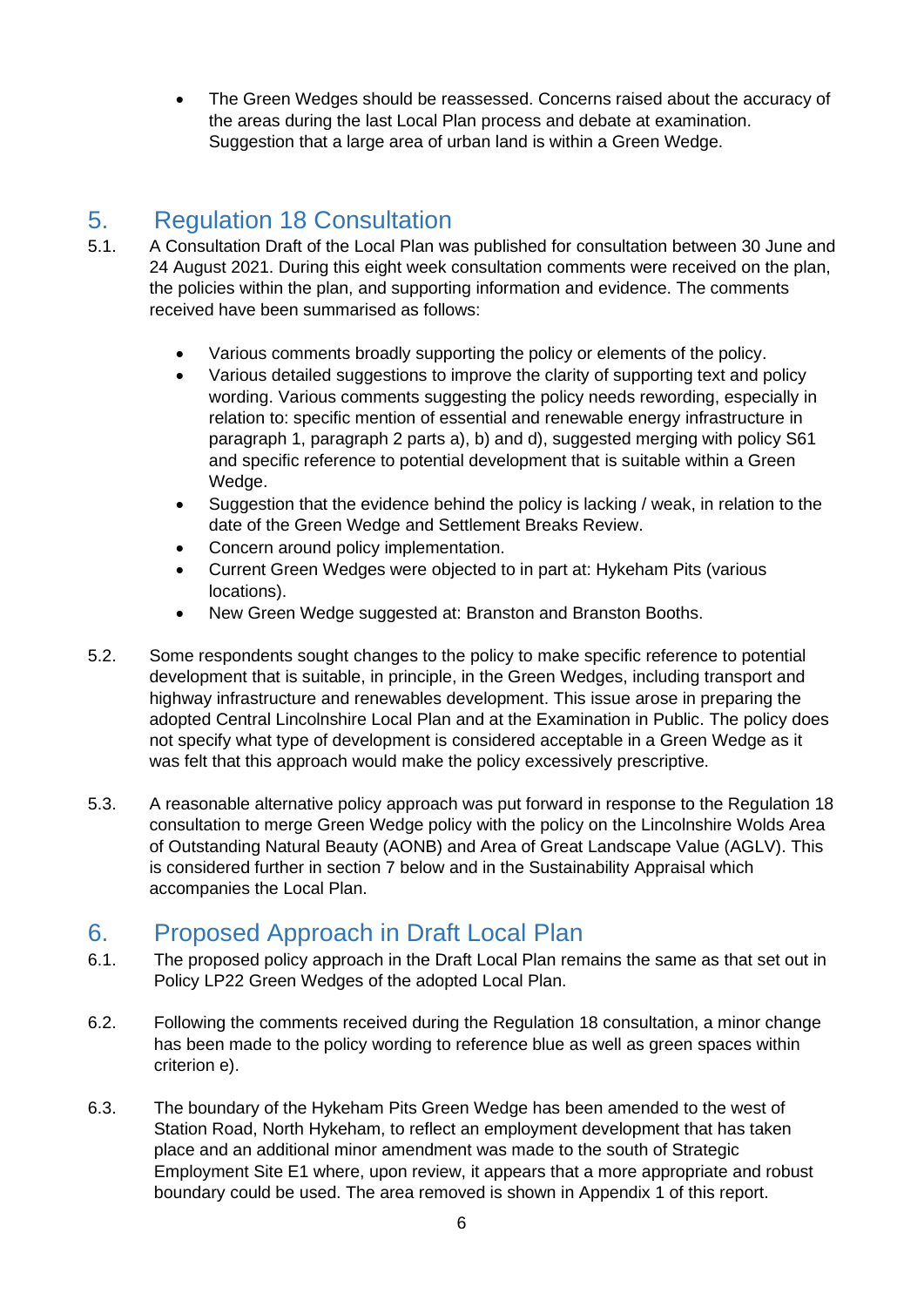- 6.4. The boundary of the Witham Valley Green Wedge has been amended to the west of Palm Road, to reflect site NK/WAD/025 which has full planning permission for 20 dwellings and is therefore proposed as a housing allocation in the plan. The area removed is shown in Appendix 2 of this report.
- 6.5. There have been some further minor amendments to the Green Wedge boundaries to remove land where residential planning permission has been granted and development completed.

### <span id="page-6-0"></span>7. Reasonable Alternative Options

- 7.1. The following alternative options have been considered for this policy (option 1 being the preferred option within the Draft Local Plan).
- 7.2. Option 2: Do not maintain and enhance open space and countryside identified as Green Wedges in the adopted Local Plan and allow development applications in these areas to be assessed free of any Green Wedge designations, relying on other policies in the Local Plan and national policy. This option has been discounted, as whilst other Local Plan policies and national policy would restrict development in the countryside to some extent, Green Wedge designations provide an additional level of protection for specific areas around and between settlements that in particular are experiencing pressure for development. This option is likely to result in some negative effects on the sustainability appraisal objectives, including major negative effects in relation to SA5 Landscape and Townscape.
- 7.3. Option 3: Merge the Green Wedge policy with policy on the Lincolnshire Wolds Area of Outstanding Natural Beauty (AONB) and Area of Great Landscape Value (AGLV) under a single policy relating to landscape character and setting, creating and protecting views and cumulative impacts. This option has been discounted. Whilst it is recognised that some of the Green Wedges within Central Lincolnshire have a sole purpose of preventing the merging of settlements, others, particularly around Lincoln, are multi-functional. This requires a policy response that it more than landscape character focused. Whilst this policy option performs reasonably well in the sustainability appraisal, there are a number of mixed minor positive uncertain effects in relation to objectives on health and well – being, biodiversity and green infrastructure, natural resources and climate change adaptation.

#### <span id="page-6-1"></span>8. Conclusion

8.1. This Evidence Report demonstrates the rationale for the proposed policy as contained in the Proposed Submission Draft Central Lincolnshire Local Plan. This helps bring together relevant evidence that has informed this policy and how we have responded to comments received during the plan making process, as well as how the latest evidence and national guidance has been taken into account.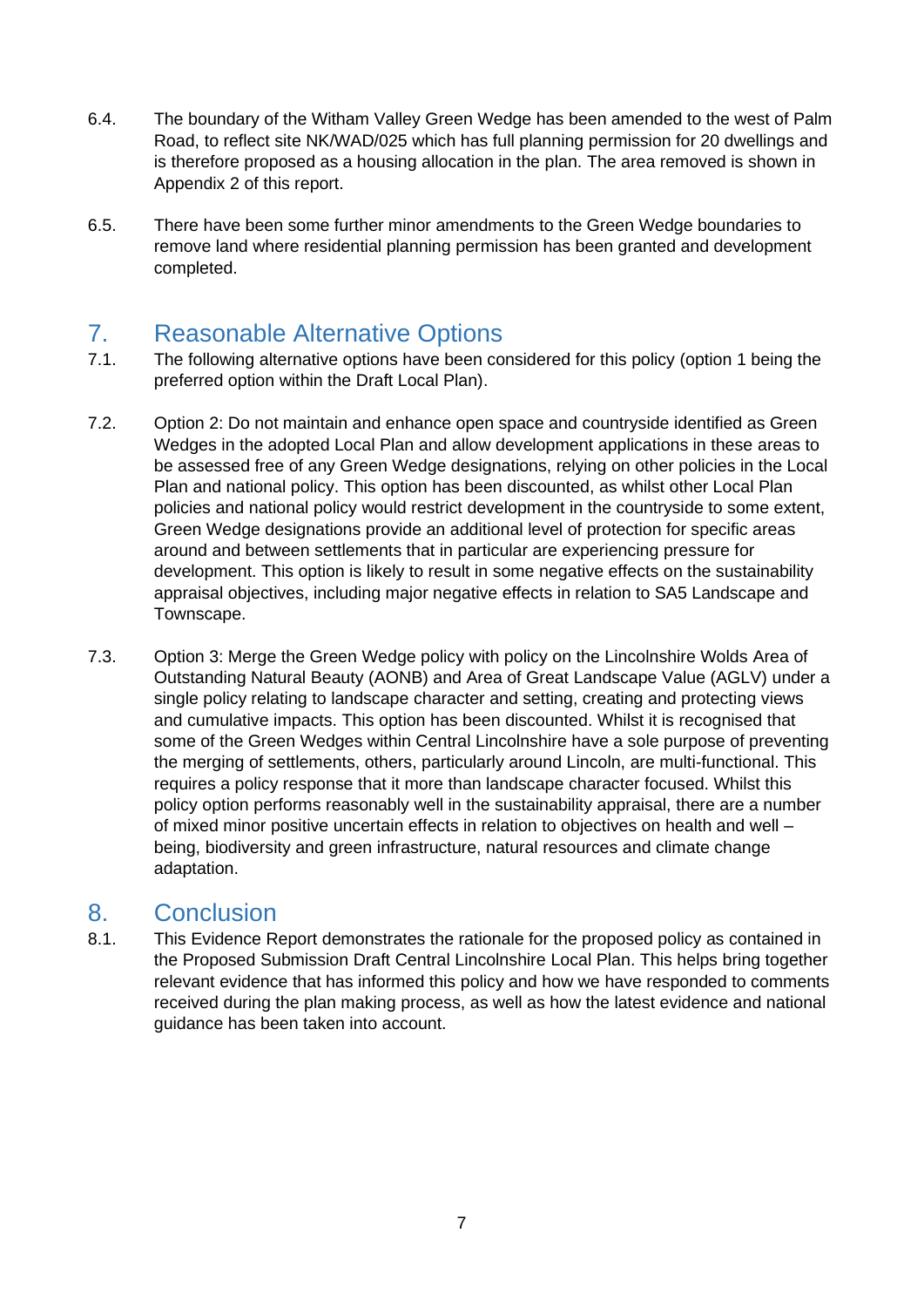<span id="page-7-0"></span>

# **Appendix 1:** Hykeham Pits Green Wedge – amendment of boundary